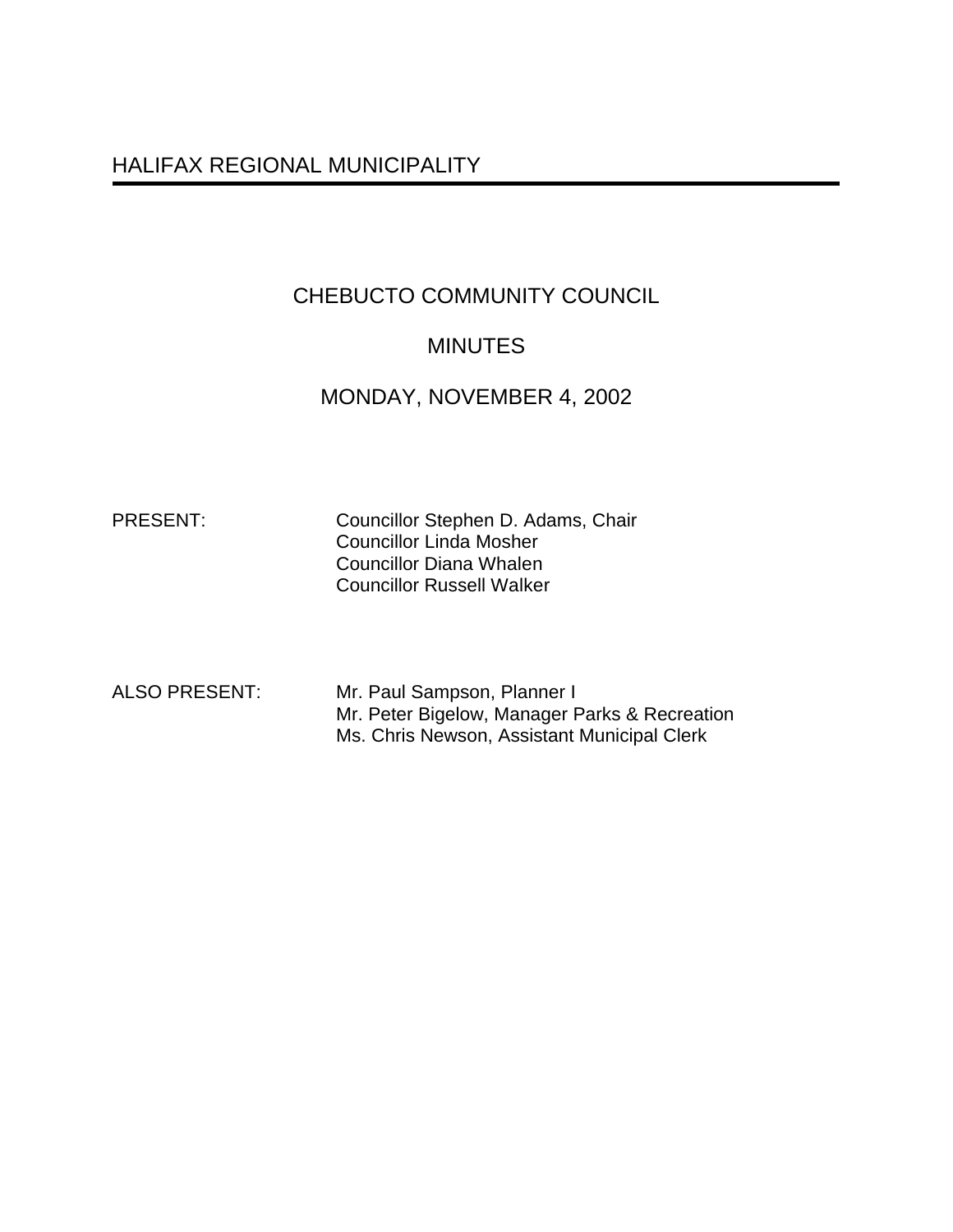## **TABLE OF CONTENTS**

| 1.  |                                                                                              |                                                                                                                                                                                                                                                        |  |
|-----|----------------------------------------------------------------------------------------------|--------------------------------------------------------------------------------------------------------------------------------------------------------------------------------------------------------------------------------------------------------|--|
| 2.  | APPROVAL OF THE MINUTES                                                                      |                                                                                                                                                                                                                                                        |  |
|     | 2.1                                                                                          |                                                                                                                                                                                                                                                        |  |
| 3.  | APPROVAL OF THE ORDER OF BUSINESS AND APPROVAL OF ADDITIONS                                  |                                                                                                                                                                                                                                                        |  |
| 4.  |                                                                                              |                                                                                                                                                                                                                                                        |  |
|     | 4.1                                                                                          | 4.1.1 Case 00402 - Amendment to Royale Hemlocks Stage II Development<br>4.1.2 Extending Public Participation for Planning - District 16  5<br>4.1.3 Sir Sandford Fleming Park Asset Statement  5<br>4.1.4 Basement Flooding in area of Fenwood Road  5 |  |
| 5.  |                                                                                              |                                                                                                                                                                                                                                                        |  |
| 6.  |                                                                                              |                                                                                                                                                                                                                                                        |  |
| 7.  | CONSIDERATION OF DEFERRED BUSINESS - None  6                                                 |                                                                                                                                                                                                                                                        |  |
|     | 7.1                                                                                          | Case #00465: Application for Development Agreement, Lot abutting Civic                                                                                                                                                                                 |  |
| 8.  |                                                                                              |                                                                                                                                                                                                                                                        |  |
| 9.  | CORRESPONDENCE, PETITIONS AND DELEGATIONS - None  7                                          |                                                                                                                                                                                                                                                        |  |
| 10. |                                                                                              |                                                                                                                                                                                                                                                        |  |
| 11. | MOTIONS - None $\dots\dots\dots\dots\dots\dots\dots\dots\dots\dots\dots\dots\dots\dots\dots$ |                                                                                                                                                                                                                                                        |  |
| 12. |                                                                                              |                                                                                                                                                                                                                                                        |  |
|     | 12.1                                                                                         | Restrictive Covenants - RE: Wedgewood Subdivision 7                                                                                                                                                                                                    |  |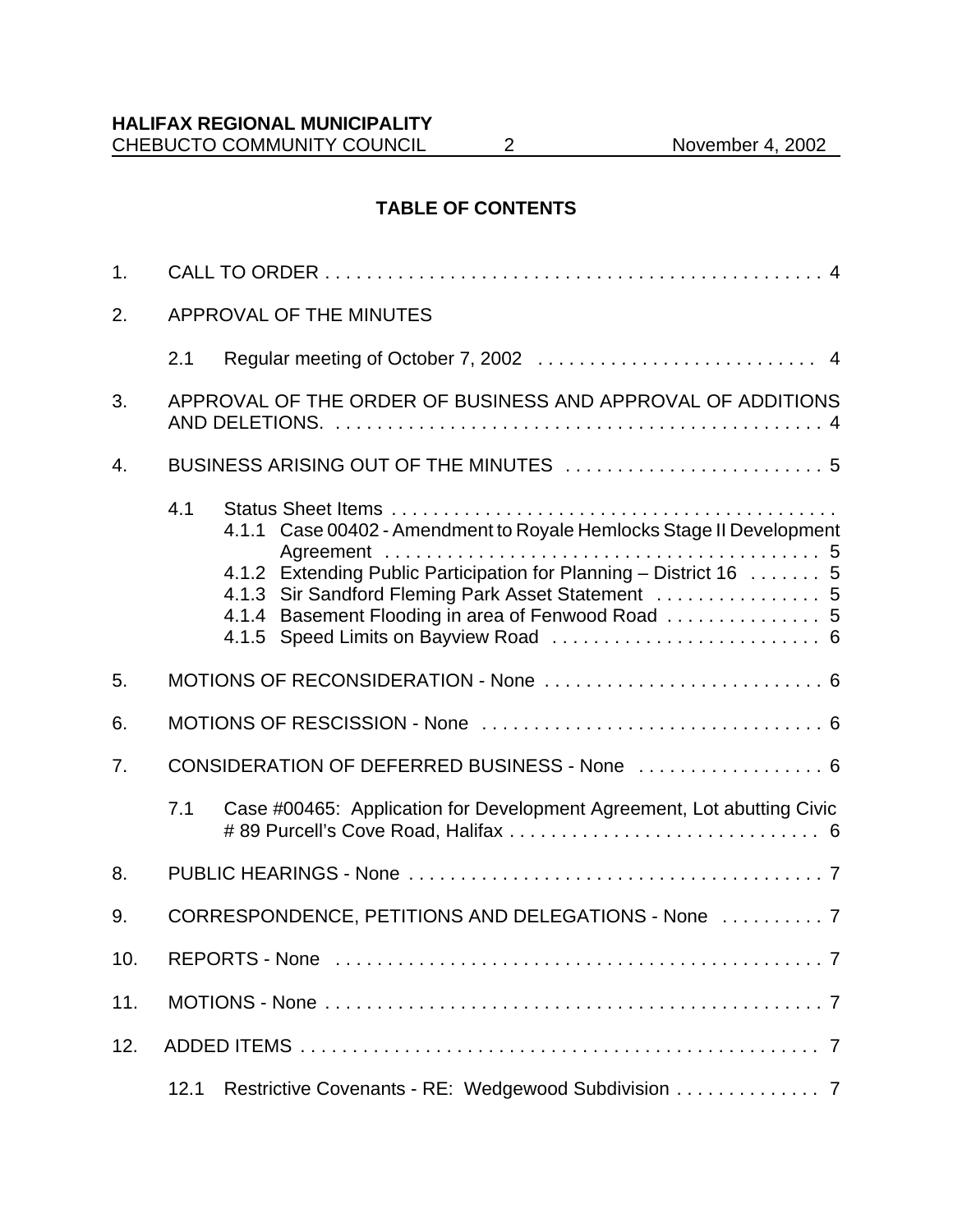HALIFAX REGIONAL MUNICIPALITY CHEBUCTO COMMUNITY COUNCIL 3 November 4, 2002

|     | 12.2 Proposed Chebucto Community Council Meeting Schedule 2003  7<br>Telus Mobility - Application for Cellular Antennae for District 15 7<br>12.3<br>Day Care Centre to be returned to Status Sheet  8<br>12.4<br>No Parking Signs/Enforcement at Supermail Boxes 8<br>12.6<br>12.7 |  |
|-----|-------------------------------------------------------------------------------------------------------------------------------------------------------------------------------------------------------------------------------------------------------------------------------------|--|
| 13. |                                                                                                                                                                                                                                                                                     |  |
| 14. |                                                                                                                                                                                                                                                                                     |  |
|     |                                                                                                                                                                                                                                                                                     |  |
|     |                                                                                                                                                                                                                                                                                     |  |

# **1. CALL TO ORDER**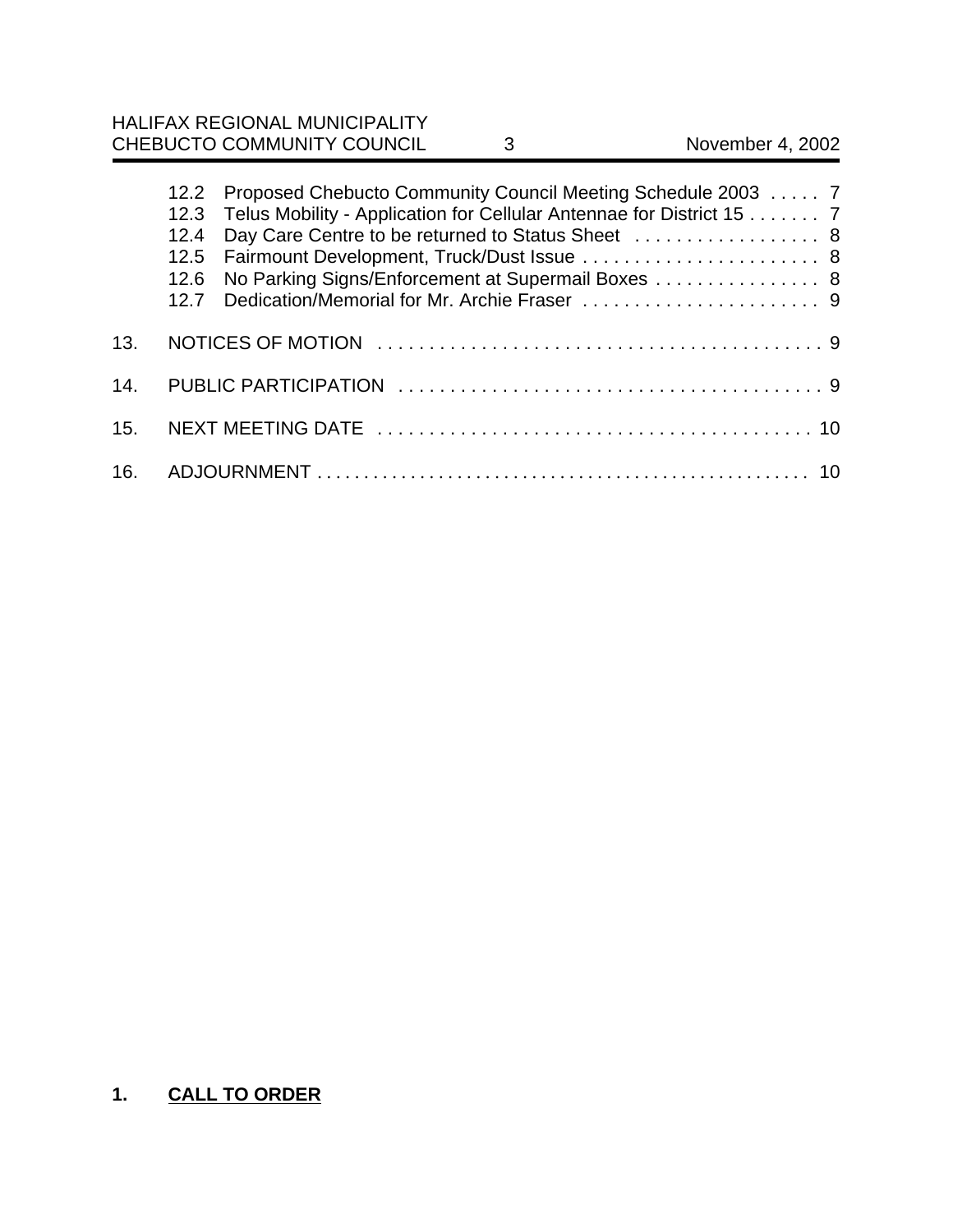The meeting was called to order at 7:05 pm in the Keshen Goodman Library, 330 Lacewood Drive, Halifax.

#### **2. APPROVAL OF MINUTES**

2.1 Regular Meeting – October 7, 2002

**MOVED by Councillor Whalen, seconded by Councilor Walker, that the Minutes of the Regular Meeting held on October 7 , 2002, be approved. MOTION PUT AND PASSED UNANIMOUSLY.**

#### **3. APPROVAL OF THE ORDER OF BUSINESS AND APPROVAL OF ADDITIONS AND DELETIONS**

Added Items:

- 12.1 Restrictive Covenants RE: Wedgewood Subdivision Councillor Whalen
- 12.2 Proposed Chebucto Community Council Meeting Schedule 2003
- 12.3 Telus Mobility Application for Cellular Antennae for District 15
- 12.4 Day Care Centres
- 12.5 Fairmount Development, Truck/Dust Issue Councillor Mosher
- 12.6 No Parking Signs/Enforcement Councillor Adams
- 12.7 Dedication/Memorial to Mr. Archie Fraser

#### **MOVED by Councillor Walker, seconded by Councillor Whalen that the Agenda be adopted as amended. MOTION PUT AND PASSED UNANIMOUSLY.**

## **4. BUSINESS ARISING OUT OF THE MINUTES**

Councillor Mosher gave an update from staff regarding the right of way in the area of # 89 Purcell's Cove Road. Staff indicated that due to the right of way being only 20' wide with a 12' gravel travel way, it would not be possible to upgrade this road to HRM standards without relocating existing structures. The Traffic Department reported to Councillor Mosher that the shoulder area is currently assigned NO PARKING ANY TIME by civic #91 Purcell's Cove Road. Staff further commented that the driveways to these homes are clearly defined with ample room for visibility and safe egress onto Purcell's Cove Road even with an illegally parked vehicle. Councillor Mosher will contact Inspector Darnbrough to ensure there is Police Enforcement for vehicles blocking driveways and will provide a further update at the December meeting.

#### **4.1 Status Sheet Items**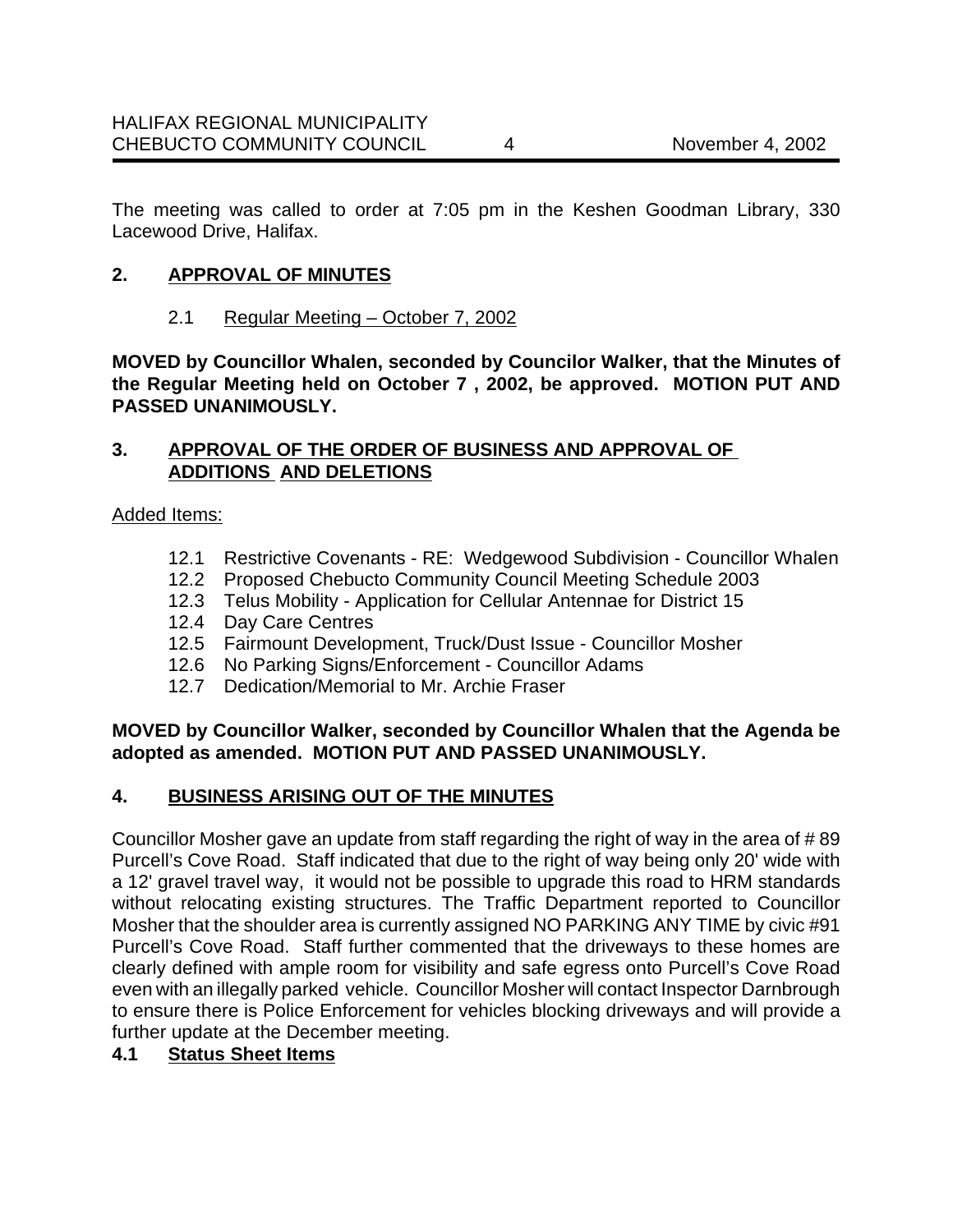#### **4.1.1 Case 00402 - Amendment to Royale Hemlocks Stage II Development Agreement**

< Information Report from staff dated October 22, 2002 was circulated to Community Council. A copy is on file in the Municipal Clerk's Office.

Councillor Whalen indicated there is a bond in place, as per the staff report, to ensure the work will be completed on Larry Uteck Boulevard if not by the Developer, then by HRM and the cost billed back to the Developer. *This item to be removed from the Status Sheet.*

## **4.1.2 Extending Public Participation for Planning – District 16**

< Staff report dated October 21, 2002 was circulated to the Community Council. A copy is on file in the Municipal Clerk's Office.

Councillor Whalen requested clarification from staff regarding the implications of the proposed Area Advisory Committee for the Wentworth Estates/Bedford South Area, which would include one or two residents from District 16, before proceeding with the Planning and Advisory Committee for District 16.

**MOVED by Councillor Whalen, seconded by Councillor Walker that this item be deferred to the next regularly scheduled meeting of Chebucto Community Council. MOTION PUT AND PASSED UNANIMOUSLY.**

## **4.1.3 Sir Sanford Fleming Park Asset Statement**

< Mr. Peter Bigelow, Manager, Parks & Open Spaces presented the staff report dated October 31, 2002 to Community Council. A copy is on file in the Municipal Clerk's Office.

Mr. Bigelow indicated that the Asset Statement includes a history of the land assembly, a statement in terms of the condition of all buildings, underground services, roadways, trails, flora and fauna to date. *This item to be removed from the Status Sheet.*

## **4.1.4 Basement Flooding in area of Fenwood Road**

No new information to report. Staff requested to provide information for the December meeting.

## **4.1.5 Speed Limits on Bayview Road**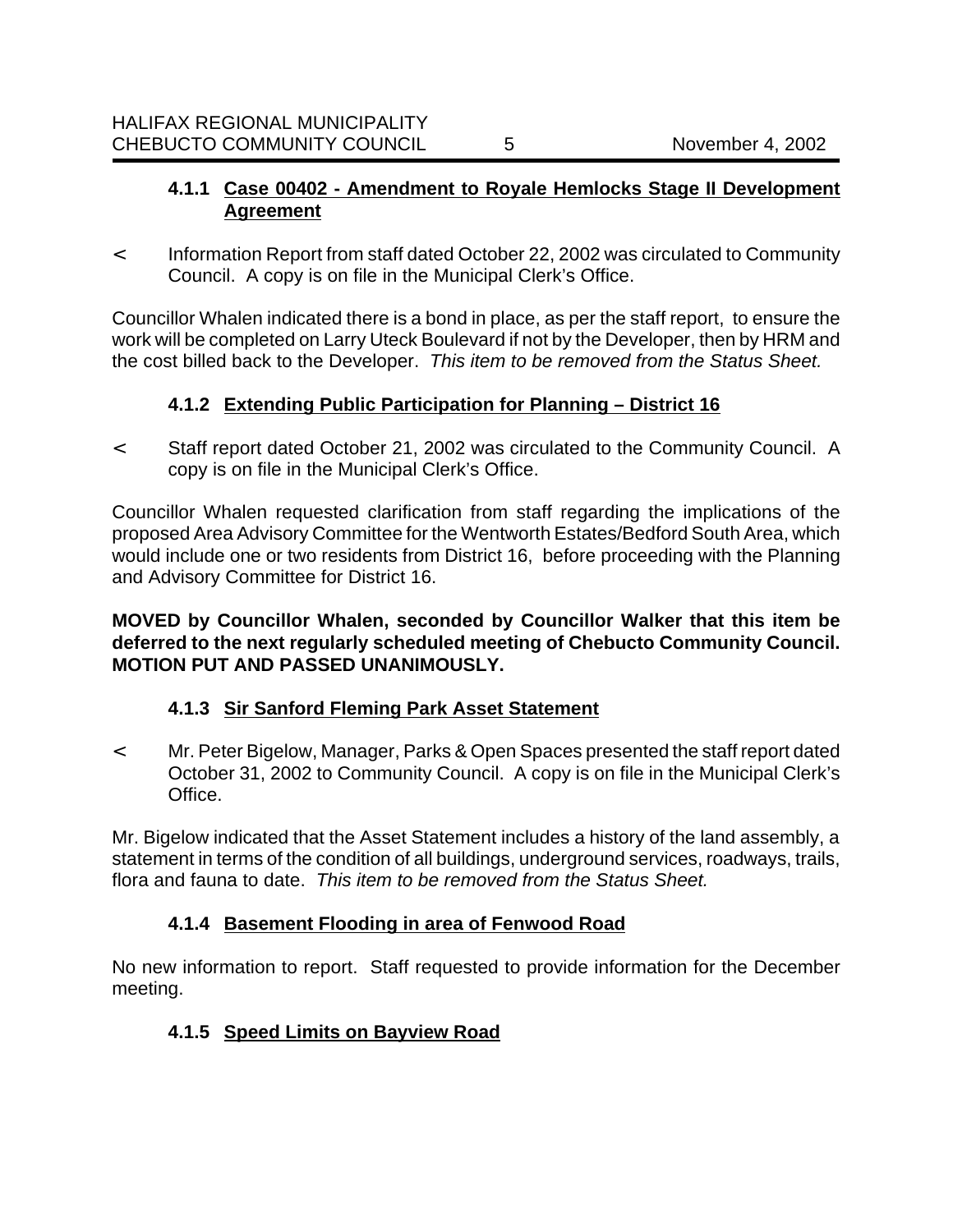Councillor Whalen reported that a letter has been sent to The Provincial Minister of Transportation requesting that speed limits be lowered on Bayview, Flamingo, Gateway, Skylark and Meadowlark in Districts 15 and 16.

#### **5. MOTIONS OF RECONSIDERATION - None**

#### **6. MOTIONS OF RESCISSION - None**

#### **7. CONSIDERATION OF DEFERRED BUSINESS**

#### **7.1 Case # 00465: Application for Development Agreement, Lot abutting Civic #89 Purcell's Cove Road, Halifax**

< Staff report dated September 4, 2002 was before Community Council. A copy is on file in the Municipal Clerk's Office.

Councillor Mosher commented that area residents held a meeting and agreed the development was to proceed on condition that the issue of access from the right of way onto Purcell's Cove Road be addressed. In consultation with Legal Services and Planner, Mr. Paul Sampson, Councillor Mosher introduced the following clause to be added to the development agreement Attachment II, page 7, Part 2:

2.2 (e) "Vehicular access must be provided to Purcell's Cove Road and shown on plans submitted at the time of application for a Development Permit."

**MOVED by Councillor Mosher, seconded by Councilor Walker that Chebucto Community Council approve the development agreement presented in Attachment II to this report, with the addition of Clause 2.2 (e) "Vehicular access must be provided to Purcell's Cove Road and shown on plans submitted at the time of application for a Development Permit.", to permit a single unit dwelling on a lot which does not have public street frontage.** 

**Further, that the Development Agreement be signed within 120 days, or any extension thereof granted by Community Council on request of the applicant, from the date of final approval by Community Council and any other bodies as necessary, whichever is later; otherwise this approval will be void and obligations arising hereunder shall be at an end. MOTION PUT AND PASSED UNANIMOUSLY**

## **8. PUBLIC HEARINGS- None**

## **9. CORRESPONDENCE, PETITIONS AND DELEGATIONS- None**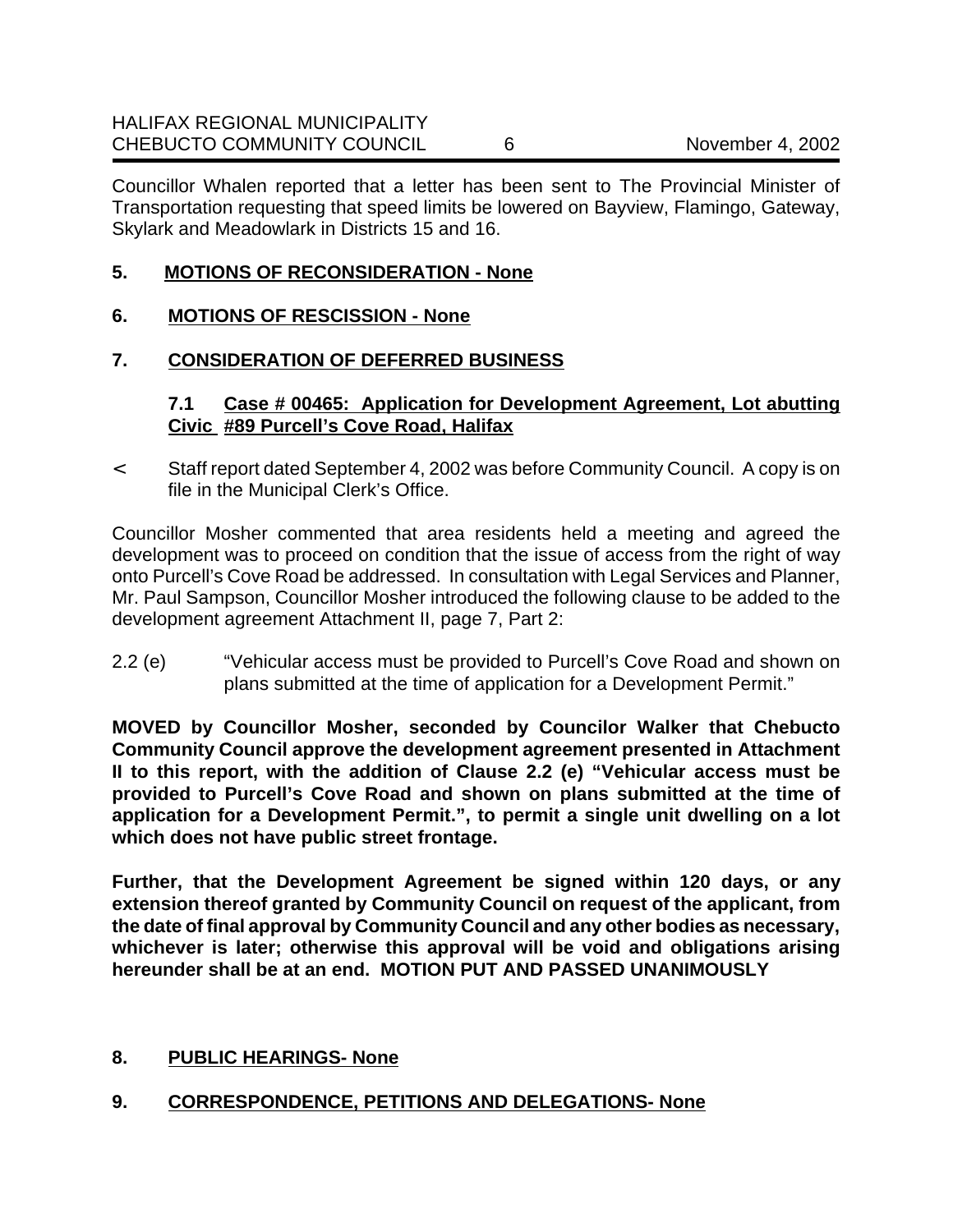- **10. REPORTS- None**
- **11. MOTIONS- None**

#### **12. ADDED ITEMS**

#### **12.1 Restrictive Covenants - Wedgewood Subdivision - Councillor Whalen**

< Information Memorandum from Councillor Whalen, dated October 28, 2002 was before the Committee. A copy is on file in the Municipal Clerk's Office.

Councillor Whalen commented that lots are larger in size than HRM requires for subdivisions in this area therefore, the Wedgewood Subdivision has a restrictive covenant. She inquired of staff what steps were necessary to incorporate the restrictive covenant for this neighbourhood into the Land Use By-Law. Mr. Paul Sampson, Planner, responded that a By-law amendment, which would mention lot size, could be made at the request of Chebucto Community Council . Later in the meeting Councillor Whalen placed a NOTICE OF MOTION .

Councillor Walker requested a staff report on the widespread implications of incorporating restrictive covenants in the Land Use By-law.

#### **12.2 Proposed Chebucto Community Council Meeting Schedule 2003**

< The proposed Chebucto Community Council meeting schedule for 2003 was circulated to the Committee. A copy is on file in the Municipal Clerk's Office.

**MOVED by Councillor Walker, seconded by Councillor Mosher that the proposed Chebucto Community Council meeting schedule for 2003 be approved with the following amendments: the July 7, 2003 meeting to be if required and the August 4, 2003 meeting to be deleted. MOTION PUT AND PASSED UNANIMOUSLY**

#### **12.3 Telus Mobility - Application for Cellular Antennae for District 15**

< A staff report dated November 1, 2002 was before the Committee. A copy is on file in the Municipal Clerk's Office.

**MOVED by Councillor Walker, seconded by Councillor Whalen that Chebucto Community Council support the proposed installation of wireless communication equipment on the building at 27 Stoneybrook Court, Halifax. MOTION PUT AND PASSED UNANIMOUSLY**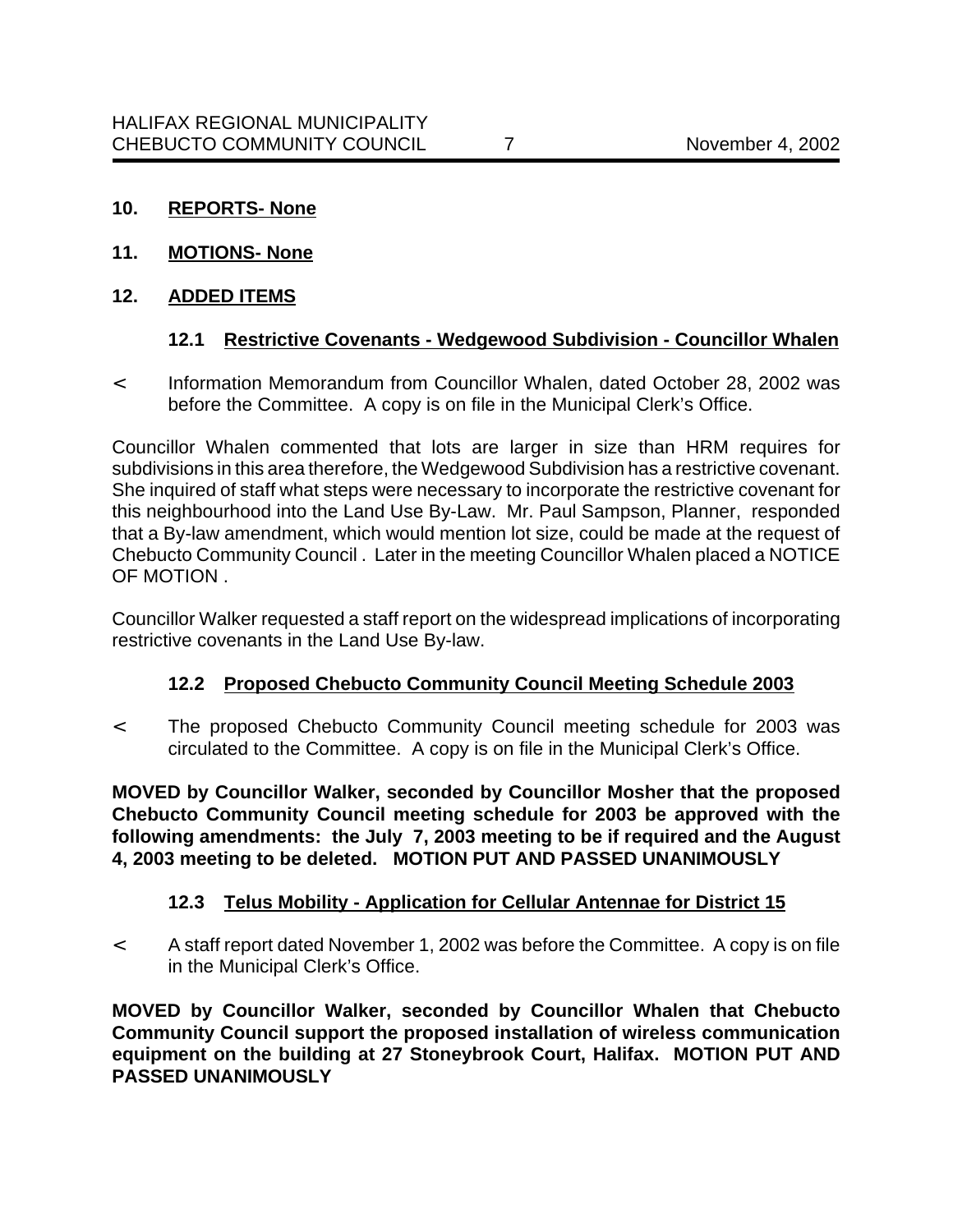#### **12.4 Day Care Centre to be returned to Status Sheet**

Councillor Whalen has requested that this Item remain on the Status Sheet until presentation to Regional Council.

#### **12.5 Fairmount Subdivision - Truck/Dust Issue**

< Photographs of blowing dust on Milsom Avenue presented to Committee by area resident Mr. Saunders. The photos are on file in the Municipal Clerk's office.

Councillor Mosher, aided by photos supplied by area resident Mr. Saunders, indicated that there is a problem with dust, debris and water on Milsom Avenue, Arlington and Springvale due to a change in the truck route for the new development in this area. In response to complaints from area residents, the streets have been watered to alleviate the problem of blowing dust. The water pools on the streets as there is no storm drainage and use of a vacuum truck does not resolve the water problem.

Councillor Mosher also expressed concern with excessive speed by the street sweeper on Milsom Avenue. Councillor Adams suggested that By-Law Enforcement be informed of this matter.

**MOVED by Councillor Mosher, seconded by Councillor Walker that staff from Police Services, Engineering and Development provide a report for the December 2, 2002 meeting of Chebucto Community Council addressing the concerns of dust, debris and water on Milsom Avenue, Arlington and Springvale due to a change in the truck route to the new Development in Fairmount Subdivision. MOTION PUT AND PASSED UNANIMOUSLY**

## **12.6 No Parking Signs at Community Mailboxes/Enforcement**

Councillor Adams expressed concern, on behalf of area residents, that vehicles FOR SALE are parked in the Community Mailbox access area at the intersection of Herring Cove Road and Hebridean Drive.

**MOVED by Councillor Walker, seconded by Councillor Whalen that the Traffic Authority install NO PARKING SIGNS at the Communiy Mailbox access area along the Intersection of Herring Cove Road and Hebridean Drive; and that the RCMP immediately ticket any vehicles that are parked in this area with FOR SALE signs upon installation of the NO PARKING SIGNS. MOTION PUT AND PASSED UNANIMOUSLY**

## **12.7 Dedication/Memorial for Mr. Archie Fraser**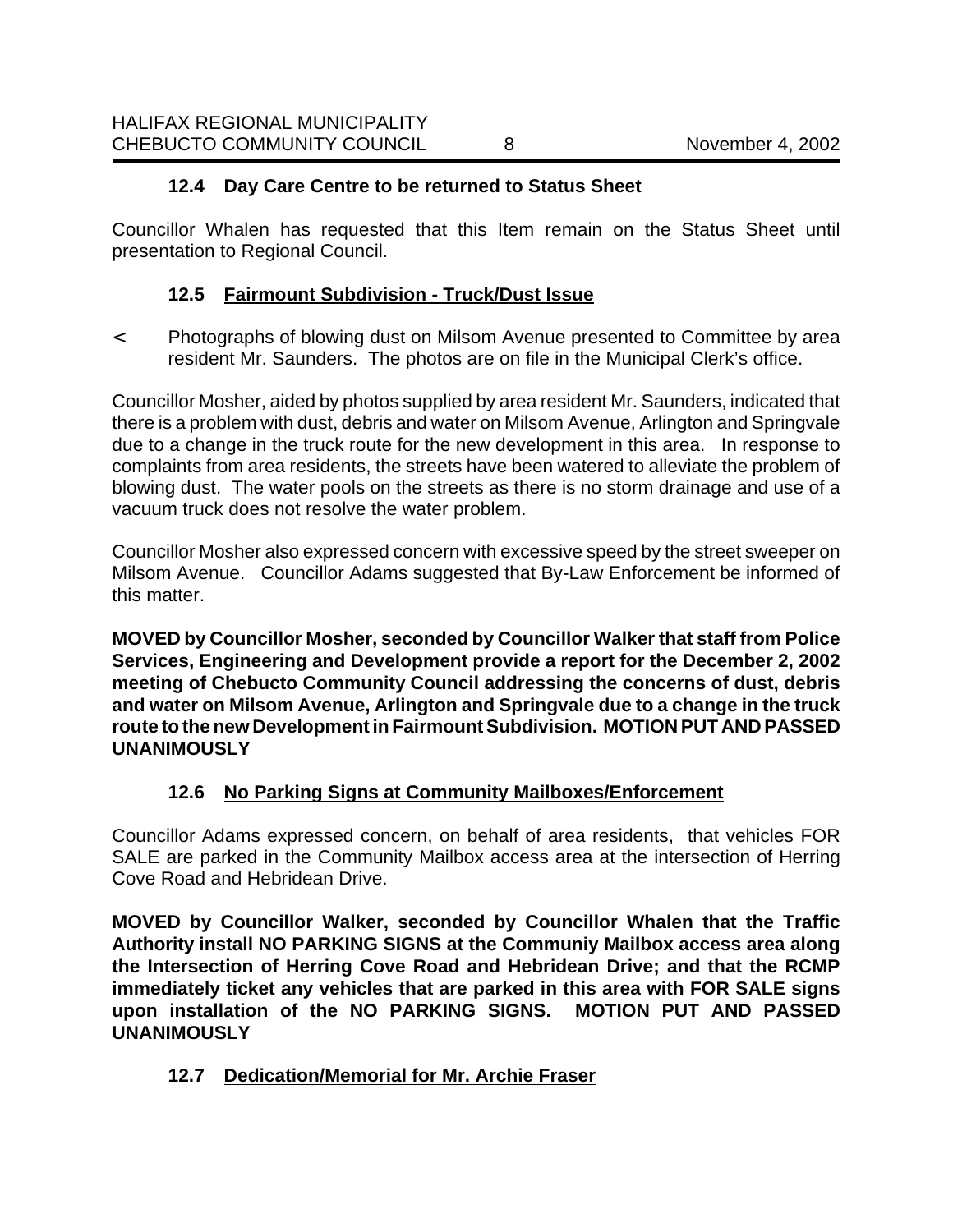Councillor Adams requested suggestions from staff regarding a memorial or dedication for Community Volunteer and Activist, the late Mr. Archie Fraser, as a token of appreciation for service to his community.

**MOVED by Councillor Mosher, seconded by Councillor Walker that staff from Fire Services and RCMP offer suggestions for a memorial to dedicated volunteer and community activist, the late Mr. Archie Fraser. MOTION PUT AND PASSED UNANIMOUSLY**

## **13. NOTICES OF MOTION**

Take notice that at the next meeting of Chebucto Community Council, Councillor Whalen intends to give first reading to a motion to incorporate the Restrictive Covenants relating to lot size for the Wedgewood Subdivision into the Land Use By-law for Halifax.

#### **14. PUBLIC PARTICIPATION**

#### **Mr. Jerry Saunders, Milsom Avenue, Halifax**

Mr. Saunders thanked Councillor Mosher for bringing the dust problem on Milsom Avenue to the Chebucto Community Council's attention. He further commented that the dust was so thick ( this evening) that he could not see the school from his home which is only four lots away. Mr. Saunders stated that he plans to have the dust analyzed. Councillor Walker requested that a copy of the dust analysis be given to Chebucto Community Council. Councillor Mosher commented that she has a copy of the environmental report that was shown to a local physician who indicated the dust in question is contaminated.

#### **Mr. Bob Zinck, Doull Avenue, Halifax**

Mr. Zinck commented that he surveyed nine cities across the country and found they all had a main library and some branches open on a 6/7 basis. Mr. Zinck would like to see the same service for HRM Libraries so that they are open on Mondays. Councillor Whalen commented that she attends the Library Board Meetings and will bring to their attention the concerns expressed by Mr. Zinck.

Mr. Zinck further commented on the hours of operation for the Hazardous Waste Depot and stated that it was only open 17 of the 26 Saturdays that were not holiday weekends for example; June 6, 2002 and July 13, 2002 the depot was closed but it was not a holiday weekend. Mr. Zinck added that the depot in HRM is also closed when staff travel to other sites in the Municipality. A further concern Mr. Zinck indicated, was in the figures staff supplied to him regarding the cost per vehicles serviced and in the cost per hour of operation for the Hazardous Waste Depot. He stated that the figures for HRM were much higher than other Municipalities.